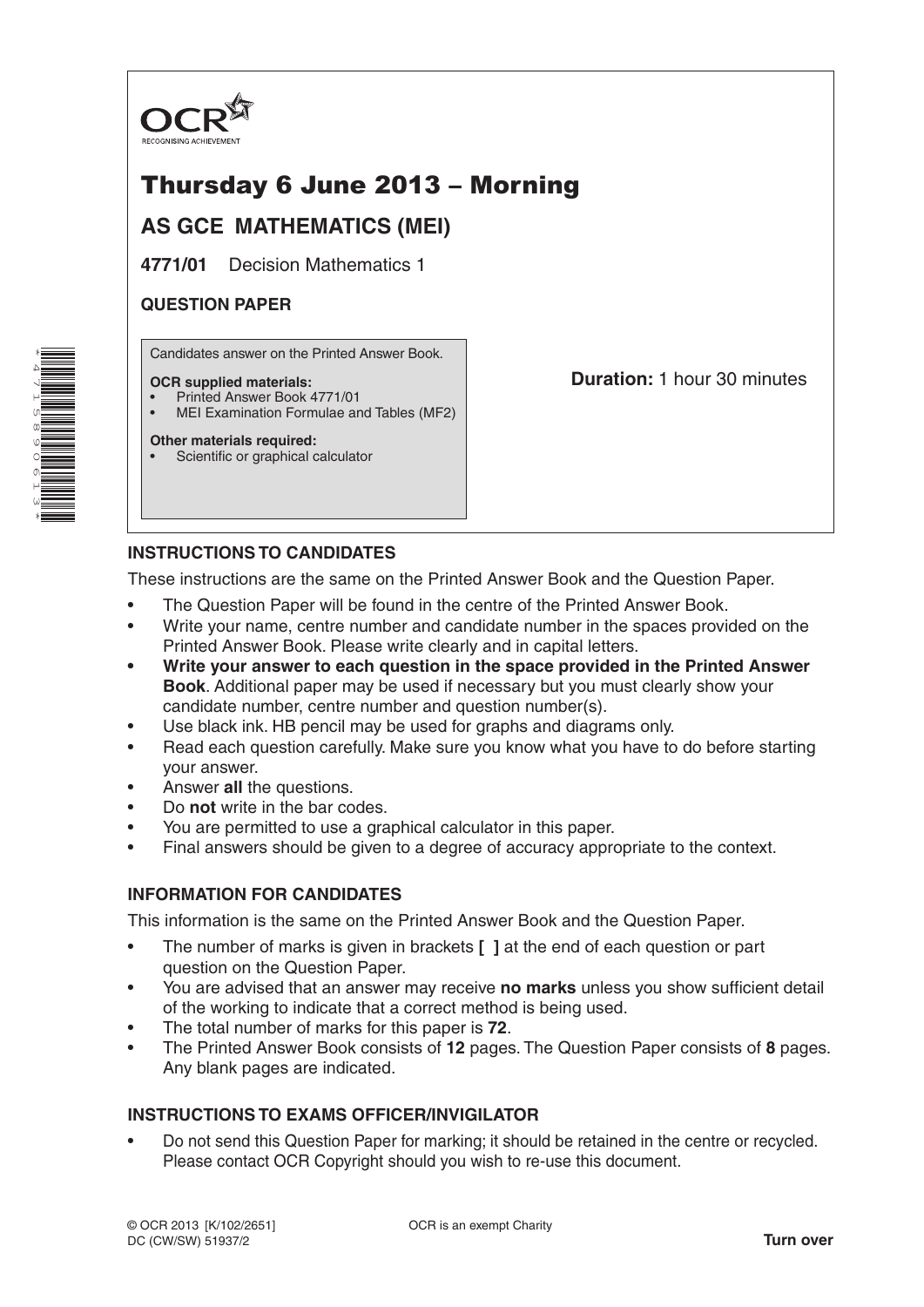#### **Section A** (24 marks)

- **1** The adjacency graph for a map has a vertex for each country. Two vertices are connected by an arc if the corresponding countries share a border.
	- **(i)** Draw the adjacency graph for the following map of four countries. The graph is planar and you should draw it with no arcs crossing. **[3]**



- **(ii)** Number the regions of your planar graph, including the outside region. Regarding the graph as a map, draw its adjacency graph. **[2]**
- **(iii)** Repeat parts **(i)** and **(ii)** for the following map. **[3]**

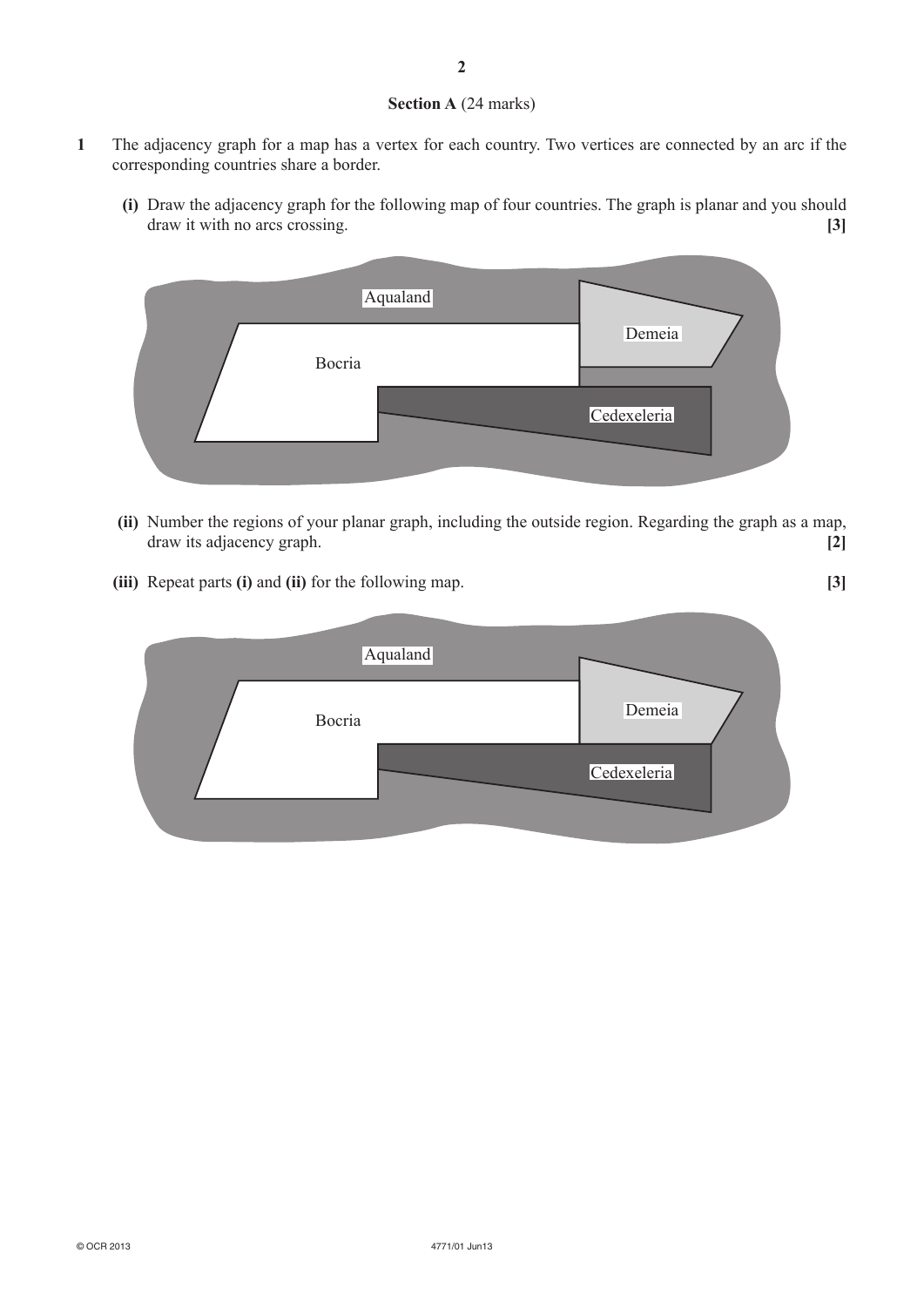**2** The instructions labelled 1 to 7 describe the steps of a sorting algorithm applied to a list of six numbers.

|                | Let $i$ equal 1.                                                                     |
|----------------|--------------------------------------------------------------------------------------|
|                | Repeat lines 3 to 7, stopping when <i>i</i> becomes 6.                               |
| 3              | Let $j$ equal 1.                                                                     |
| $\overline{4}$ | Repeat lines 5 and 6, until <i>j</i> becomes $7 - i$ .                               |
| 5              | If the <i>j</i> th number in the list is bigger than the $(j+1)$ th, then swap them. |
| 6              | Let the new value of <i>j</i> be $j+1$ .                                             |
|                | Let the new value of <i>i</i> be $i+1$ .                                             |
|                |                                                                                      |

**(i)** Apply the sorting algorithm to the list of numbers shown below. Record in the table provided the state of the list after each pass. Record the number of comparisons and the number of swaps that you make in each pass. (The result of the first pass has already been recorded.) **[5]**

List: 9 11 7 3 13 5

**(ii)** Suppose now that the list is split into two sublists, {9, 11, 7} and {3, 13, 5}. The sorting algorithm is adapted to apply to three numbers, and is applied to each sublist separately. This gives {7, 9, 11} and {3, 5, 13}.

How many comparisons and swaps does this need? **[2]**

$$
\lceil 2 \rceil
$$

- **(iii)** How many further swaps would the original algorithm need to sort the revised list {7, 9, 11, 3, 5, 13} into increasing order? **[1]**
- **3** The network below represents a number of villages together with connecting roads. The numbers on the arcs represent distances (in miles).



**(i)** Use Dijkstra's algorithm to find the shortest routes from A to each of the other villages.

**Give these shortest routes and the corresponding distances. [6]** 

Traffic in the area travels at 30mph. An accident delays all traffic passing through C by 20 minutes.

**(ii)** Describe how the network can be adapted and used to find the fastest journey time from A to F. **[2]**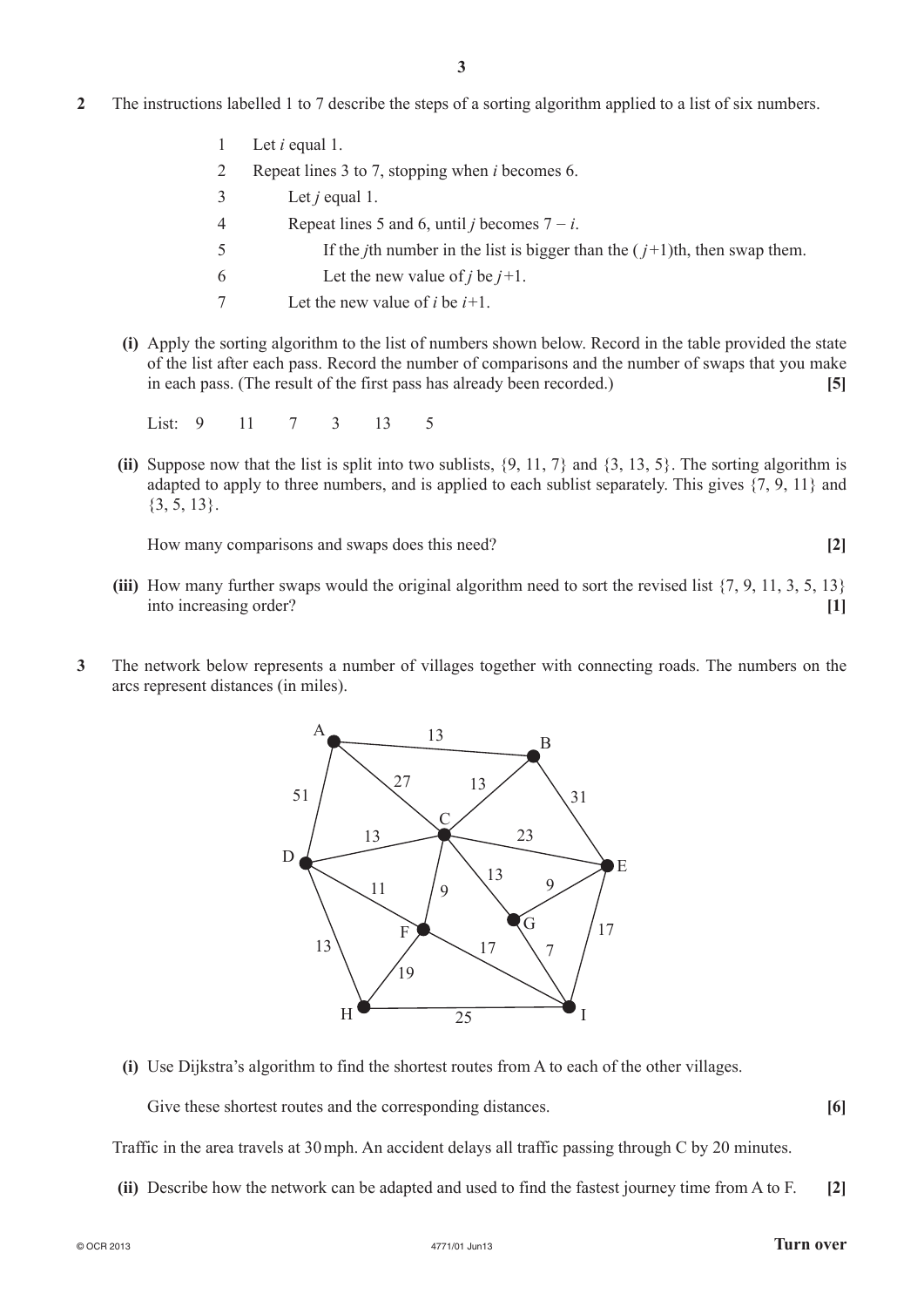#### **Section B** (48 marks)

**4** Simon has a list of tasks which he has to complete before leaving his home to go on holiday. The table lists those tasks, their durations, and their immediate predecessors. The durations assume that only one person is working on each activity.

| Task |                            | Duration<br>(minutes) | Immediate<br>predecessor(s) |
|------|----------------------------|-----------------------|-----------------------------|
| A    | pack suitcases             | 30                    |                             |
| B    | make up beds               | 10                    |                             |
| C    | clean upstairs             | 20                    | A, B                        |
| D    | wash upstairs floors       | 10                    | $\subset$                   |
| E    | bring in outside furniture | 15                    |                             |
| F    | close down central heating | 5                     |                             |
| G    | disconnect TV system       | 5                     |                             |
| H    | load car                   | 10                    | A                           |
| T    | clean downstairs           | 25                    | D, F                        |
| J    | wash downstairs floors     | 10                    |                             |
| K    | wash patios                | 15                    | E                           |
| L    | lock up                    | 5                     | G, H, J, K                  |

- **(i)** Draw an activity on arc network for these activities. **[5]**
- **(ii)** Mark on your diagram the early time and the late time for each event. Give the minimum completion time and the critical activities. **[6]**
- **(iii)** Explain why Simon will require help if the tasks are all to be completed within the minimum time. **[1]**

Simon's friend offers to help. They share the tasks between them so that each task is completed by only one person.

**(iv)** Produce a cascade chart to show how the tasks can be shared between Simon and his friend, and scheduled, so that the project can be completed in the minimum time. **[4]**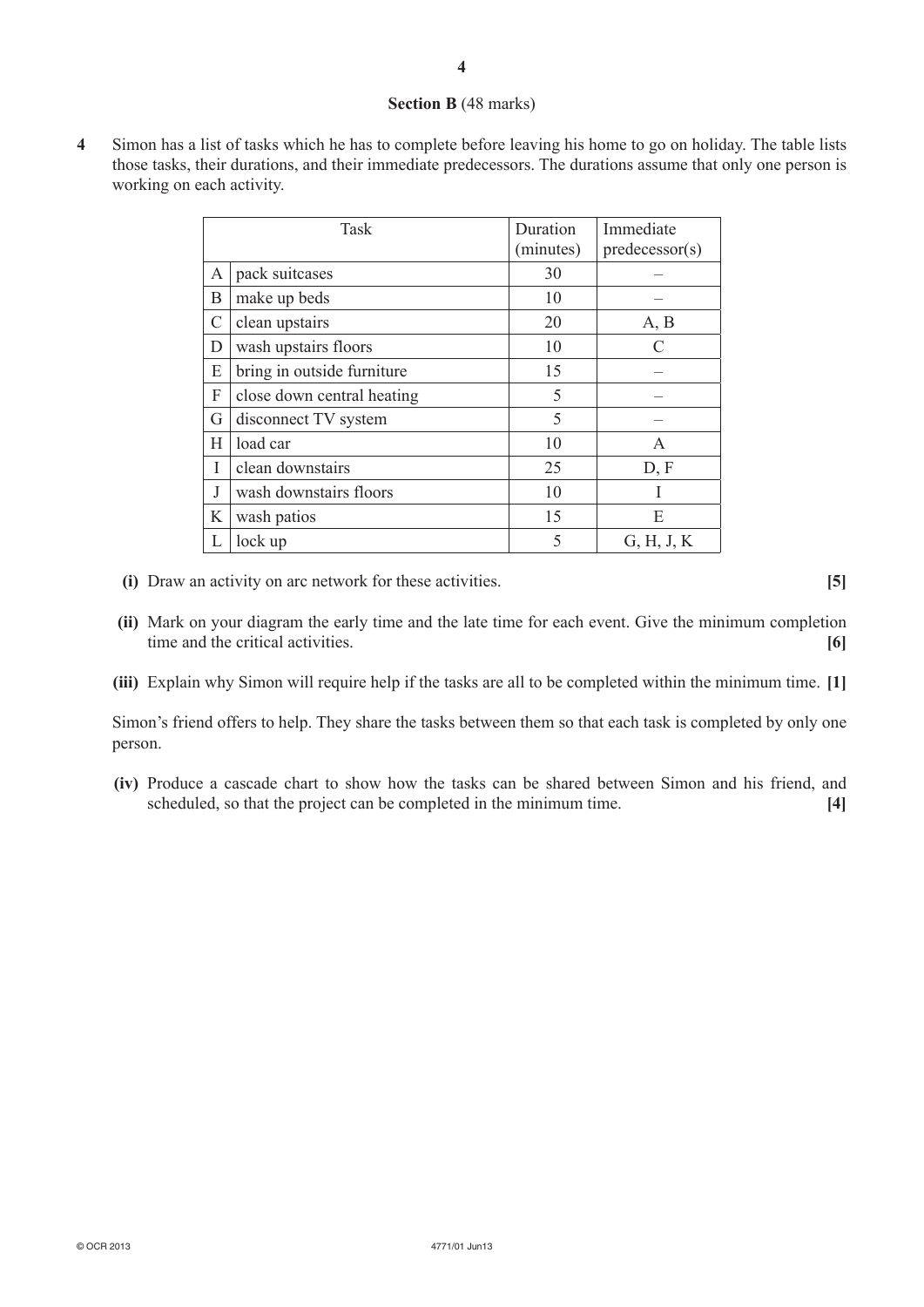**5** Angelo manages a winter sports shop in a ski resort. He needs to decide how many snowboards and how many pairs of skis to purchase for the coming season to maximise his profit from hiring them out.

He has space for at most 250 snowboards and 500 pairs of skis.

Because there are more skiers than snowboarders Angelo will purchase at least 10% more pairs of skis than snowboards.

Both snowboards and skis need servicing, and his servicing facility can cope with no more than 600 units (ie snowboards or pairs of skis).

His expected profit from buying and renting out a snowboard is  $\epsilon$ 40 for the season, and his expected profit from buying and renting out a pair of skis is  $\epsilon$ 50 for the season.

- **(i)** Define appropriate variables, construct inequality constraints, and draw a graph representing the feasible region for Angelo's decision problem. **[10]**
- **(ii)** Give the objective function and find the solution which will give the maximum profit. **[3]**

Angelo considers increasing the cost of snowboard hire so that snowboard profits rise enough to change the optimal solution.

**(iii)** By how much will snowboard profits have to rise to change the optimal solution? **[1]**

Angelo increases the cost of snowboard hire and creates extra storage space for snowboards.

**(iv)** What is the greatest number of extra snowboards it is worth Angelo accommodating? **[2]**

#### **[Question 6 is printed overleaf.]**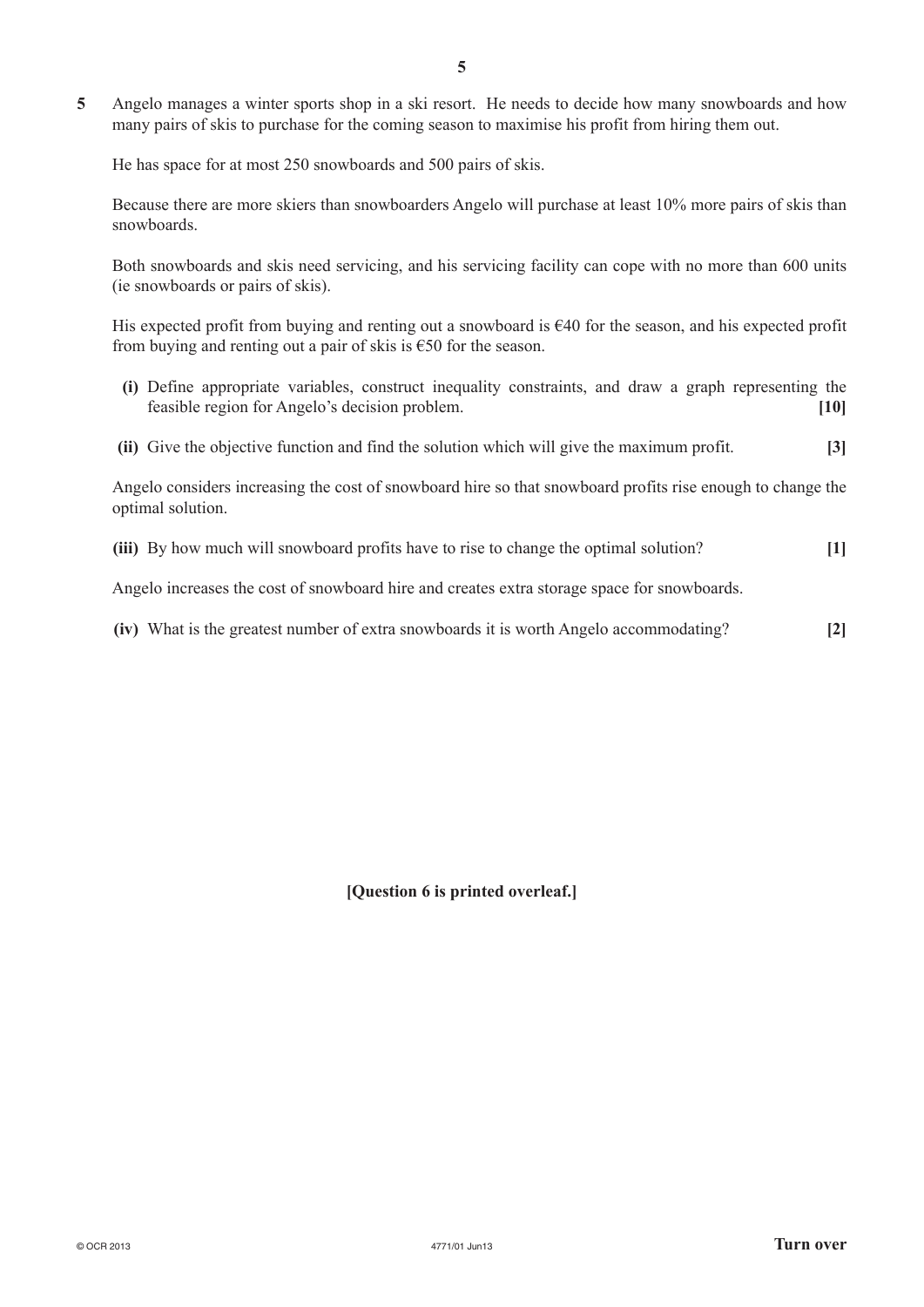**6** The time intervals between customers arriving at the queue for the till in a small supermarket are modelled by the following probability distribution.

| Time interval (mins) |  |  |
|----------------------|--|--|
| Probability          |  |  |

- **(i)** Give a rule for using 1-digit random numbers to simulate inter-arrival times. **[2]**
- **(ii)** Use the nine random digits provided to simulate nine inter-arrival times. Hence, assuming that the first customer arrives at the queue at time 0, give the arrival times of the first ten customers. **[3]**

Customers shop for single items, light loads, medium loads or heavy loads. These require respectively 0.1, 0.25, 1 and 2 minutes on average to process at the till. The proportions in each category are  $\frac{1}{7}, \frac{2}{7}$ , 7 2  $\frac{3}{7}$  and  $\frac{1}{7}$  respectively.

- **(iii)** Give an efficient rule for using 2-digit random numbers to simulate till processing times. **[3]**
- **(iv)** Use the 2-digit random numbers provided to simulate the till processing times for the first ten customers. There are more random numbers provided than you will need. **[2]**

60% of customers pay by credit card and 40% pay by cash. A credit card transaction takes 1 minute on average, and a cash transaction takes 0.25 minutes.

- **(v)** Give an efficient rule for using 1-digit random numbers to simulate payment times. **[1]**
- **(vi)** Use the ten random digits provided to simulate the payment times for the first ten customers. **[1]**

**(vii)** Use your answers to parts **(ii)**, **(iv)** and **(vi)** to find the departure times for the first ten customers. **[2]**

The shop owner is considering installing a second till which does not have credit card facilities. All customers paying cash will use this till.

**(viii)** Repeat part **(vii)** under this proposed new arrangement. **[2]**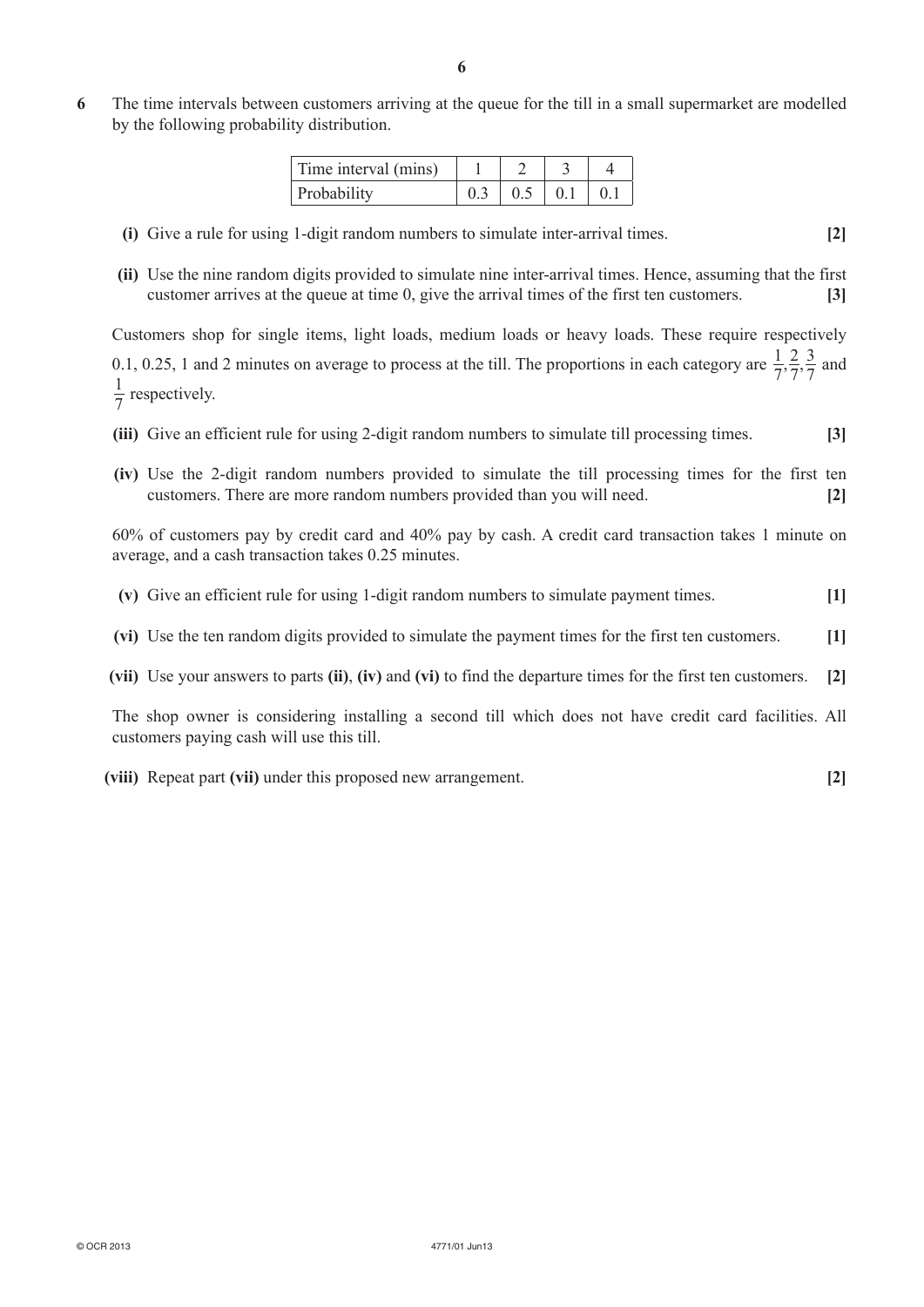### **BLANK PAGE**